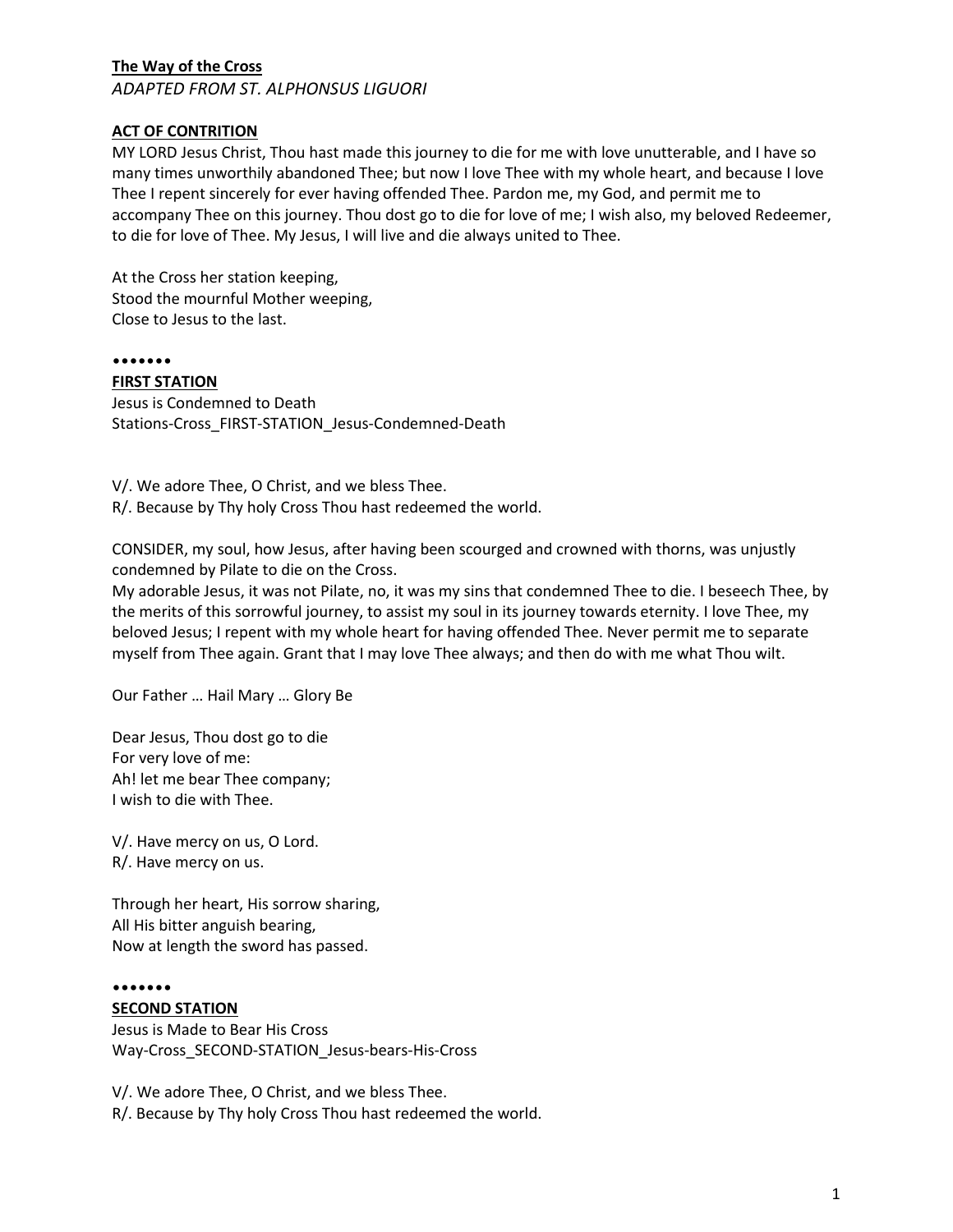CONSIDER how Jesus, in making this journey with the Cross on His shoulders thought of us, and for us offered to His Father the death He was about to undergo.

My most beloved Jesus, I embrace all the tribulations Thou hast destined for me until death. I beseech Thee, by the merits of the pain Thou didst suffer in carrying Thy Cross, to give me the necessary help to carry mine with perfect patience and resignation. I love Thee, Jesus my love; I repent of having offended Thee. Never permit me to separate myself from Thee again. Grant that I may love Thee always; and then do with me what Thou wilt.

Our Father … Hail Mary … Glory Be

Dear Jesus, Thou dost go to die For very love of me: Ah! let me bear Thee company; I wish to die with Thee.

V/. Have mercy on us, O Lord. R/. Have mercy on us.

O, how sad and sore distressed Was that Mother, highly blest, Of the sole-begotten One!

### •••••••

### **THIRD STATION**

Jesus Falls the First Time Stations-Cross\_THIRD-STATION\_Jesus-Falls-First-Time

V/. We adore Thee, O Christ, and we bless Thee. R/. Because by Thy holy Cross Thou hast redeemed the world.

CONSIDER, my soul, this first fall of Jesus under His Cross. His flesh was torn by the scourges, His head crowned with thorns, and He had lost a great quantity of blood. He was so weakened that he could scarcely walk, and yet he had to carry this great load upon His shoulders. The soldiers struck Him rudely, and thus He fell several times in His journey.

My beloved Jesus, it is not the weight of the Cross, but my sins, which have made Thee suffer so much pain. Ah, by the merits of this first fall, deliver me from the misfortune of falling into mortal sin. I love Thee, O my Jesus, with my whole heart; I repent of having offended Thee. Never permit me to separate myself from Thee again. Grant that I may love Thee always; and then do with me what Thou wilt.

Our Father … Hail Mary … Glory Be

Dear Jesus, Thou dost go to die For very love of me: Ah! let me bear Thee company; I wish to die with Thee.

V/. Have mercy on us, O Lord. R/. Have mercy on us.

Christ above in torment hangs, She beneath beholds the pangs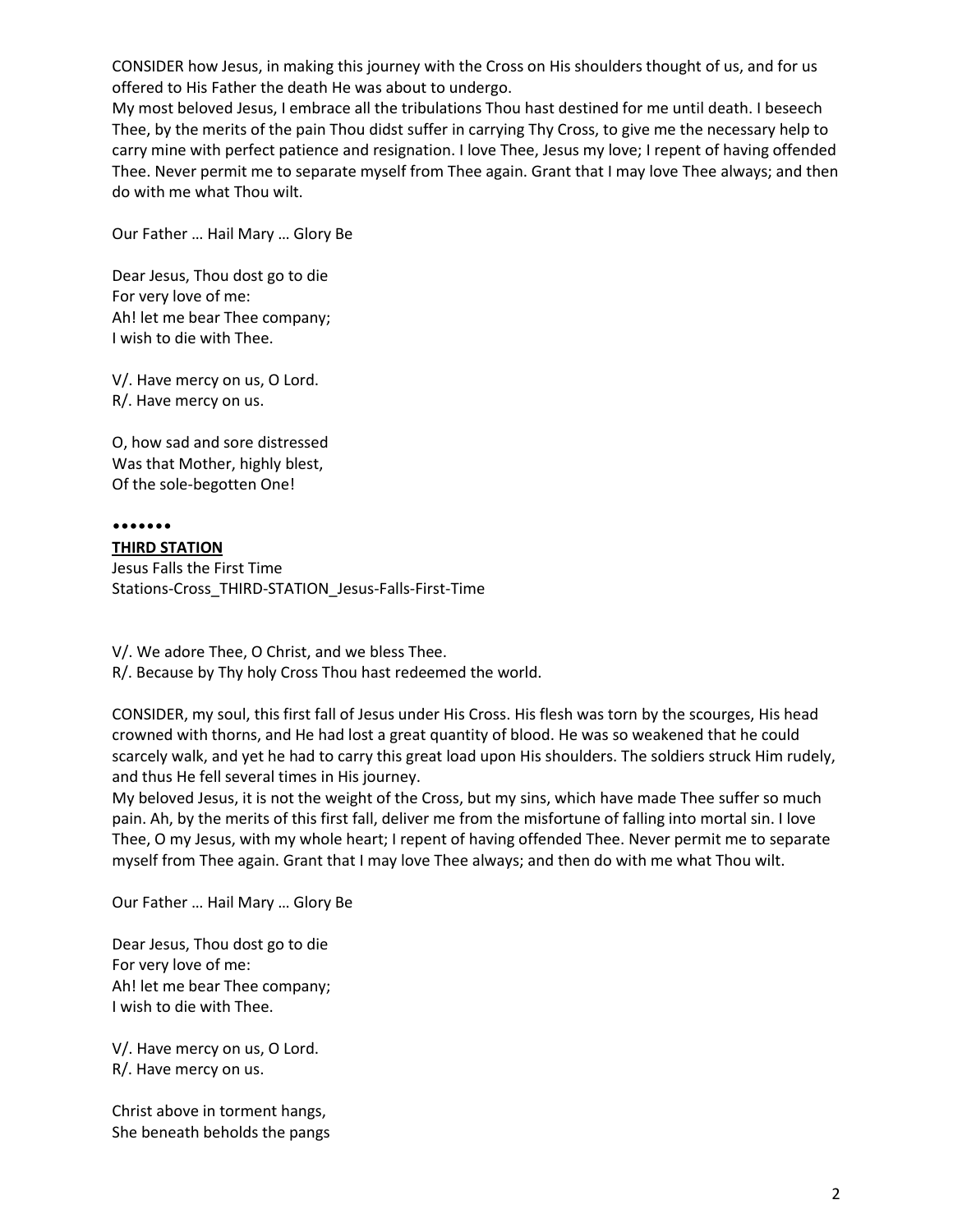Of her dying, glorious Son.

### •••••••

**FOURTH STATION**

Jesus Meets His Afflicted Mother

Stations-Cross\_FOURTH-STATION\_Jesus-meets-Afflicted-Mother

V/. We adore Thee, O Christ, and we bless Thee. R/. Because by Thy holy Cross Thou hast redeemed the world.

CONSIDER the meeting of the Son and the Mother, which took place on this journey. Jesus and Mary looked at each other, and their looks became as so many arrows to wound those hearts which loved each other so tenderly.

My most loving Jesus, by the sorrow Thou didst experience in this meeting, grant me the grace of a truly devoted love for Thy most holy Mother. And thou, my Queen, who wast overwhelmed with sorrow, obtain for me by thy intercession a continual and tender remembrance of the Passion of thy Son. I love Thee, Jesus my love; I repent of ever having offended Thee. Never permit me to offend Thee again. Grant that I may love Thee always; and then do with me what Thou wilt.

Our Father … Hail Mary … Glory Be

Dear Jesus, Thou dost go to die For very love of me: Ah! let me bear Thee company; I wish to die with Thee.

V/. Have mercy on us, O Lord. R/. Have mercy on us.

Is there one who would not weep, Whelmed in miseries so deep, Christ's dear Mother to behold?

### •••••••

### **FIFTH STATION**

St. Simon of Cyrene Helps Jesus Carry His Cross Stations-Cross\_FIFTH-STATION\_Simon-helps\_Jesus-carry-Cross

V/. We adore Thee, O Christ, and we bless Thee. R/. Because by Thy holy Cross Thou hast redeemed the world.

CONSIDER that the Jews seeing that at each step Jesus, from weakness, was on the point of expiring, and fearing that He would die on the way, when they wished Him to die the ignominious death of the Cross, constrained Simon the Cyrenian to carry the Cross behind our Lord.

My most sweet Jesus, I will not refuse the Cross, as the Cyrenian did; I accept it; I embrace it. I accept in particular the death Thou hast destined for me; with all the pains that may accompany it; I unite it to Thy death, I offer it to Thee. Thou hast died for love of me; I will die for love of Thee, and to please Thee. Help me by Thy grace. I love Thee, Jesus my love; I repent of having offended Thee. Never permit me to offend Thee again. Grant that I may love Thee always; and then do with me what Thou wilt.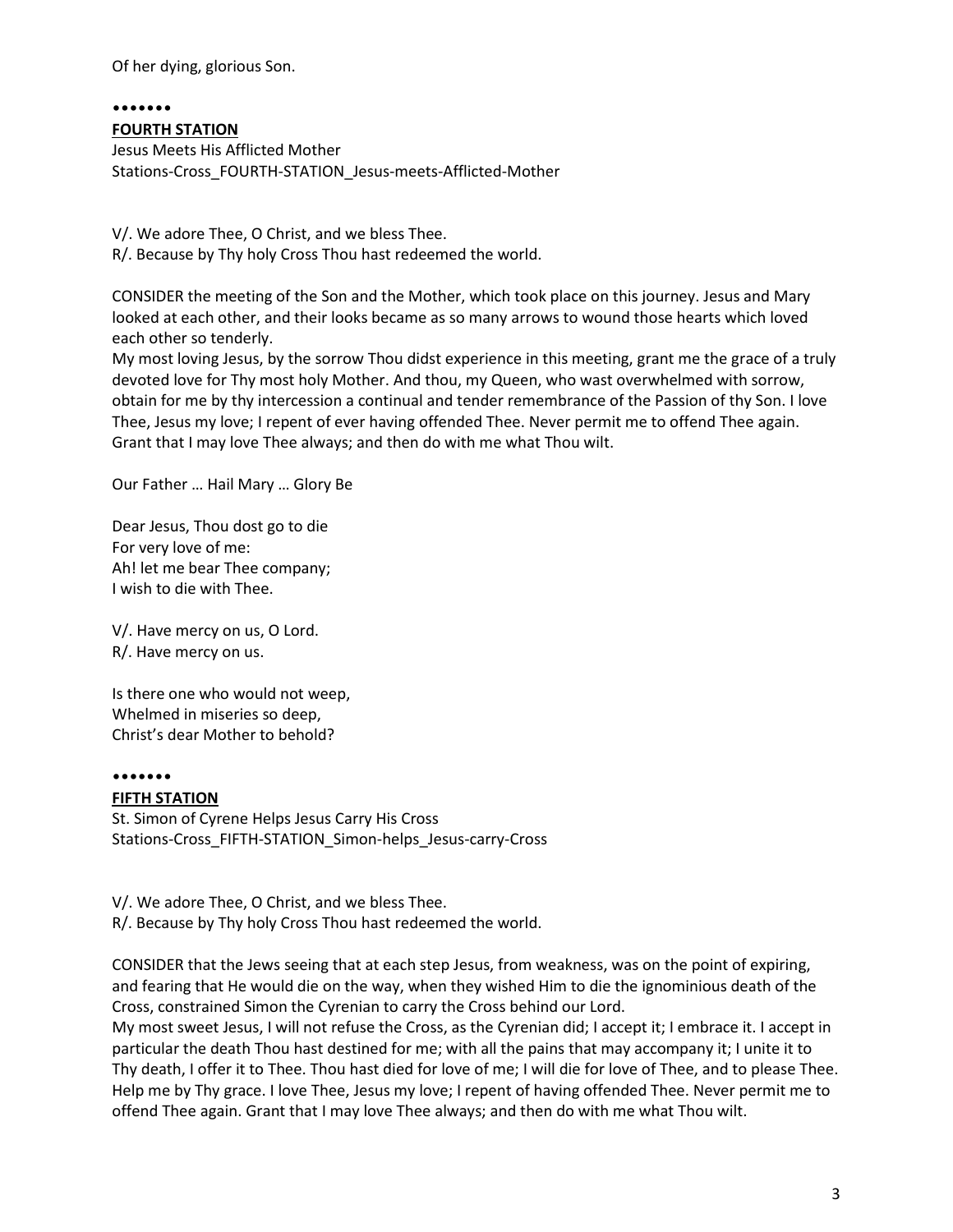Our Father … Hail Mary … Glory Be

Dear Jesus, Thou dost go to die For very love of me: Ah! let me bear Thee company; I wish to die with Thee.

V/. Have mercy on us, O Lord. R/. Have mercy on us.

Can the human heart refrain From partaking in her pain, In that Mother's pain untold?

# •••••••

**SIXTH STATION**

St. Veronica Wipes the Face of Jesus Stations-Cross\_SIXTH-STATION\_Veronica-wipes-Jesus-Face

V/. We adore Thee, O Christ, and we bless Thee. R/. Because by Thy holy Cross Thou hast redeemed the world.

CONSIDER that the holy woman named Veronica, seeing Jesus so afflicted, and His Face bathed in sweat and blood, presented Him with a towel, with which He wiped His adorable face, leaving on it the impression of His holy countenance.

My most beloved Jesus, Thy Face was beautiful before, but in this journey it has lost all its beauty, and wounds and blood have disfigured it. Alas, my soul also was once beautiful, when it received Thy grace in Baptism; but I have disfigured it since by my sins; Thou alone, my Redeemer, canst restore it to its former beauty. Do this by Thy Passion, O Jesus. I repent of having offended Thee. Never permit me to offend Thee again. Grant that I may love Thee always; and then do with me what Thou wilt.

Our Father … Hail Mary … Glory Be

Dear Jesus, Thou dost go to die For very love of me: Ah! let me bear Thee company; I wish to die with Thee.

V/. Have mercy on us, O Lord. R/. Have mercy on us.

Bruis'd, derided, curs'd, defiled, She beheld her tender child, All with bloody scourges rent.

••••••• **SEVENTH STATION** Jesus Falls the Second Time Stations-Cross\_SEVENTH-STATION\_Jesus-Falls-Second-Time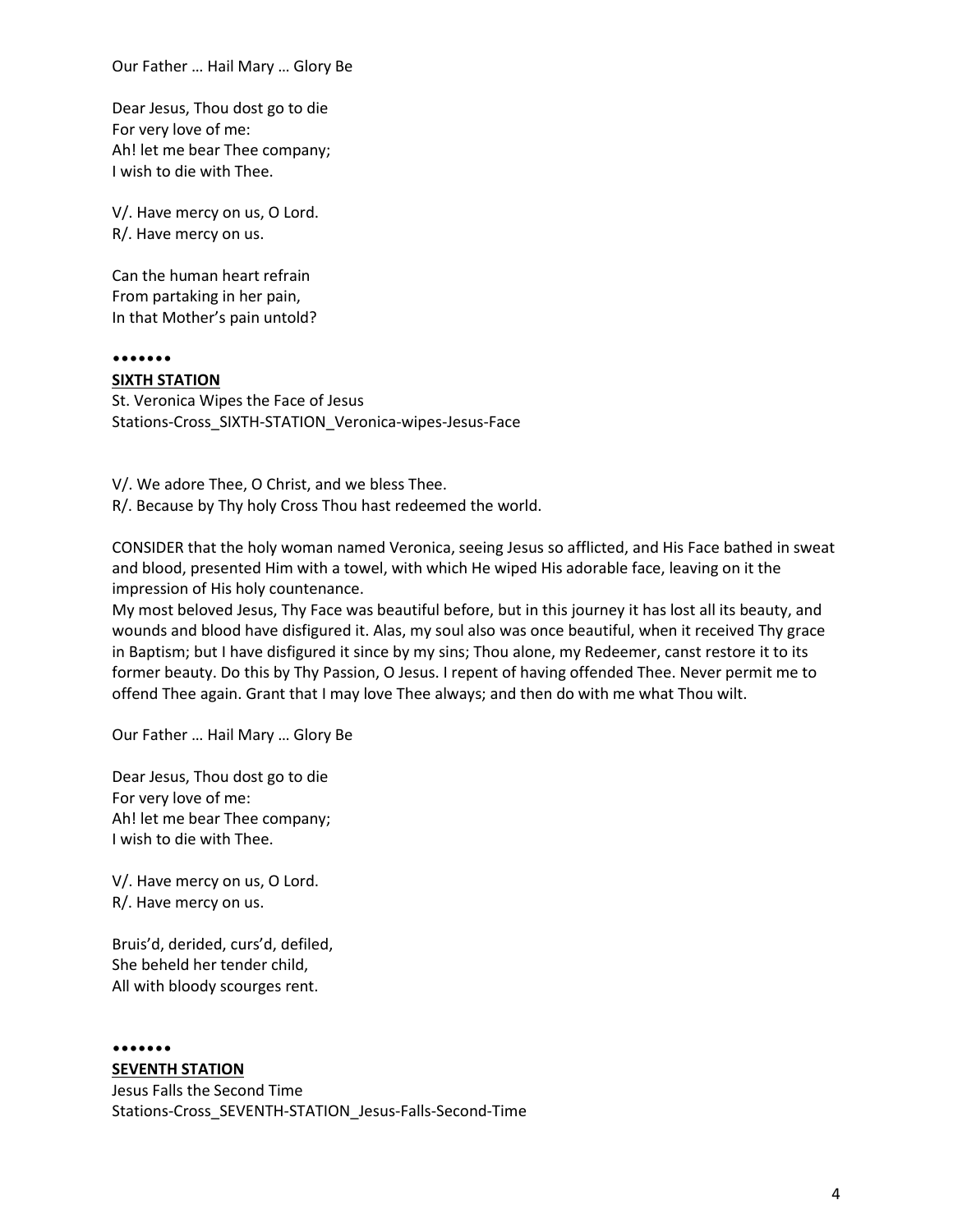V/. We adore Thee, O Christ, and we bless Thee.

R/. Because by Thy holy Cross Thou hast redeemed the world.

CONSIDER the second fall of Jesus under the Cross – a fall which renews the pain of all the wounds of the head and members of our afflicted Lord.

My most gentle Jesus, how many times Thou hast pardoned me, and how many times have I fallen again, and begun again to offend Thee! Oh, by the merits of this new fall, give me the necessary help to persevere in Thy grace until death. Grant that in all temptations which assail me I may always commend myself to Thee. I love Thee, Jesus my love; I repent of having offended Thee. Never permit me to offend Thee again. Grant that I may love Thee always; and then do with me what Thou wilt.

Our Father … Hail Mary … Glory Be

Dear Jesus, Thou dost go to die For very love of me: Ah! let me bear Thee company; I wish to die with Thee.

V/. Have mercy on us, O Lord. R/. Have mercy on us.

For the love of His own nation Saw Him hang in desolation Till His spirit forth He sent.

### •••••••

## **EIGHTH STATION**

Jesus Speaks to the Daughters of Jerusalem Stations-Cross\_EIGHTH-STATION\_Jesus-speaks-to-Daughters-of-Jerusalem

V/. We adore Thee, O Christ, and we bless Thee. R/. Because by Thy holy Cross Thou hast redeemed the world.

CONSIDER that these women wept with compassion at seeing Jesus in such a pitiable state, streaming with blood, as He walked along. But Jesus said to them: "Weep not for Me, but for your children." My Jesus, laden with sorrows, I weep for the offences I have committed against Thee, because of the pains they have deserved, and still more because of the displeasure they have caused Thee, who hast loved me so much. It is Thy love, more than the fear of hell, which causes me to weep for my sins. My Jesus, I love Thee more than myself; I repent of having offended Thee. Never permit me to offend Thee again. Grant that I may love Thee always; and then do with me what Thou wilt.

Our Father … Hail Mary … Glory Be

Dear Jesus, Thou dost go to die For very love of me: Ah! let me bear Thee company; I wish to die with Thee.

V/. Have mercy on us, O Lord. R/. Have mercy on us.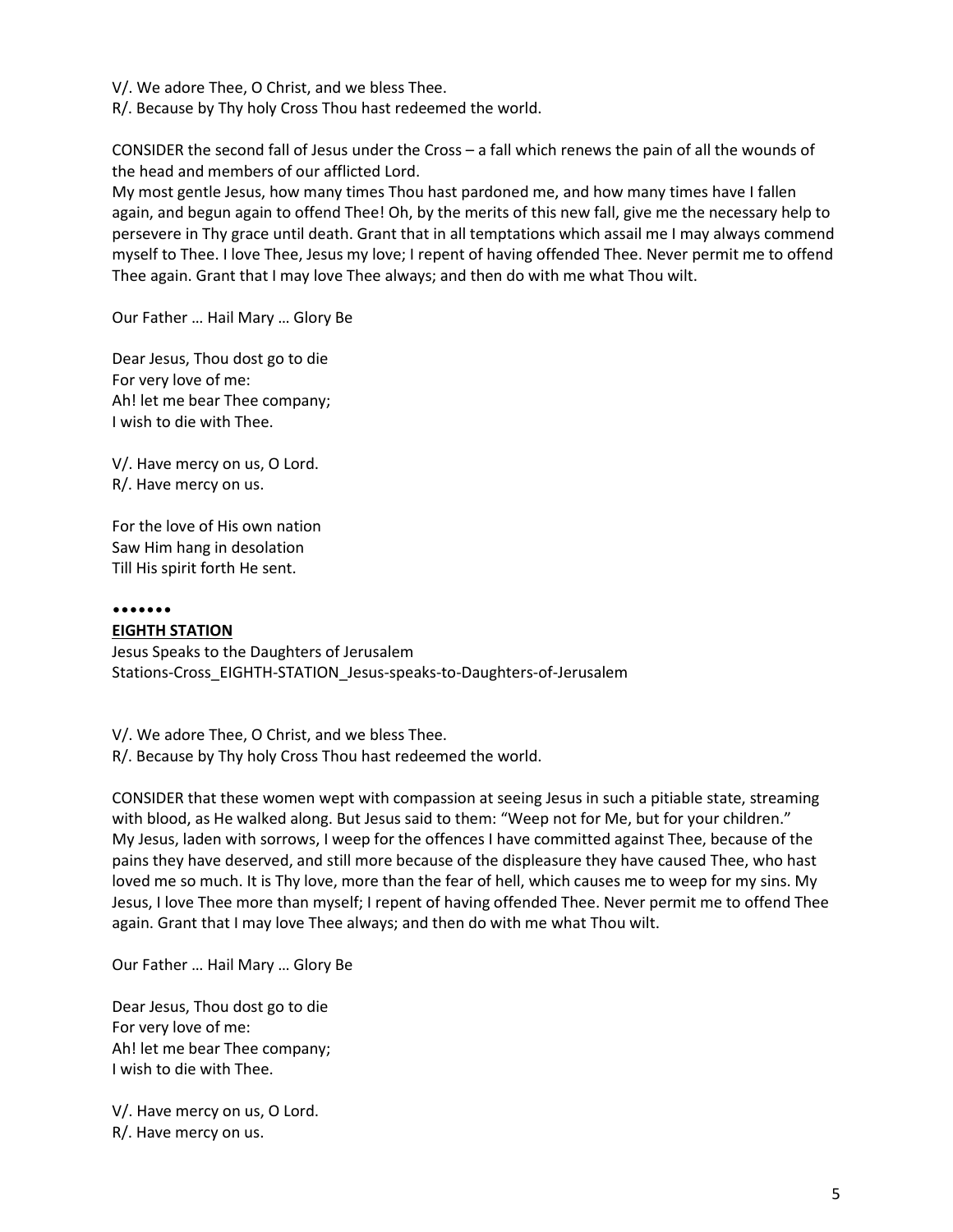O thou Mother! fount of love! Touch my spirit from above, Make my heart with thine accord.

•••••••

### **NINTH STATION**

Jesus Falls the Third Time Stations-Cross\_NINTH-STATION\_Jesus-Falls-Third-Time

V/. We adore Thee, O Christ, and we bless Thee. R/. Because by Thy holy Cross Thou hast redeemed the world.

CONSIDER the third fall of Jesus Christ. His weakness was extreme, and the cruelty of His executioners was excessive, who tried to hasten His steps when He had scarcely strength to move. Ah, my outraged Jesus, by the merits of the weakness Thou didst suffer in going to Calvary, give me strength sufficient to conquer all human respect, and all my wicked passions, which have led me to despise Thy friendship. I love Thee, Jesus my love, with my whole heart; I repent of having offended Thee. Never permit me to offend Thee again. Grant that I may love Thee always; and then do with me what Thou wilt.

Our Father … Hail Mary … Glory Be

Dear Jesus, Thou dost go to die For very love of me: Ah! let me bear Thee company; I wish to die with Thee.

V/. Have mercy on us, O Lord. R/. Have mercy on us.

Make me feel as thou hast felt: Make my soul to glow and melt With the love of Christ, my Lord.

## •••••••

**TENTH STATION** Jesus is Stripped of His Garments Stations-Cross\_TENTH-STATION\_Jesus-stripped-of-Garments

V/. We adore Thee, O Christ, and we bless Thee. R/. Because by Thy holy Cross Thou hast redeemed the world.

CONSIDER the violence with which the executioners stripped Jesus. His inner garments adhered to His torn flesh, and they dragged them off so roughly that the skin came with them. Compassionate your Saviour thus cruelly treated, and say to Him:

My innocent Jesus, by the merits of the torment Thou hast felt, help me to strip myself of all affection to things of earth, in order that I may place all my love in Thee, who art so worthy of my love. I love Thee, O Jesus, with my whole heart; I repent of having offended Thee. Never permit me to offend Thee again. Grant that I may love Thee always; and then do with me what Thou wilt.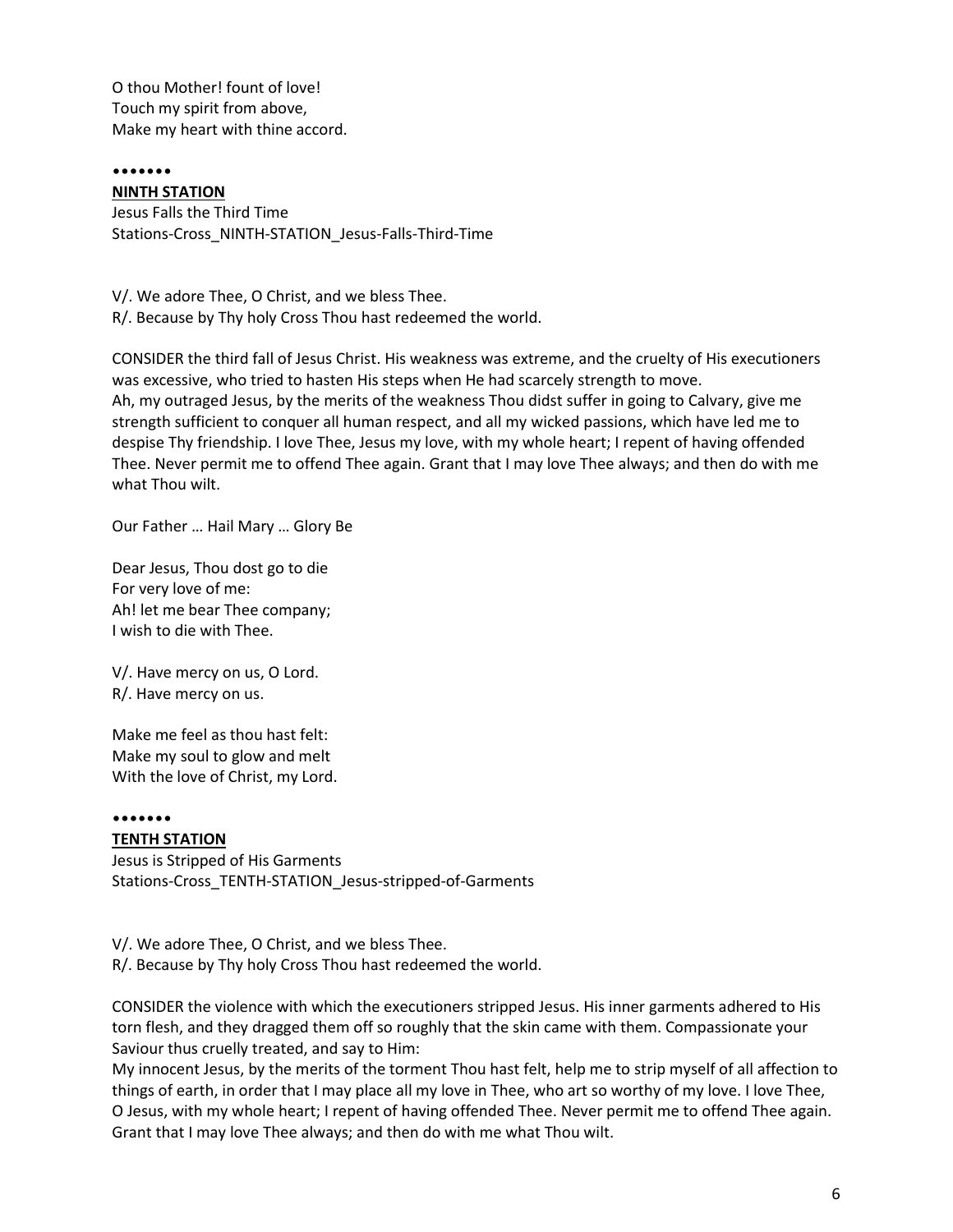Our Father … Hail Mary … Glory Be

Dear Jesus, Thou dost go to die For very love of me: Ah! let me bear Thee company; I wish to die with Thee.

V/. Have mercy on us, O Lord. R/. Have mercy on us.

Holy Mother! pierce me through, In my heart each wound renew Of my Saviour crucified.

•••••••

## **ELEVENTH STATION**

Jesus is Nailed to the Cross Stations-Cross\_ELEVENTH-STATION\_Jesus-nailed-to-Cross

V/. We adore Thee, O Christ, and we bless Thee. R/. Because by Thy holy Cross Thou hast redeemed the world.

CONSIDER that Jesus, after being thrown on the Cross extended His hands, and offered to His eternal Father the sacrifice of His Death for our salvation. These barbarians fastened Him with nails, and then, raising the Cross, allowed Him to die with anguish on this infamous gibbet. My Jesus! loaded with contempt, nail my heart to Thy feet, that it may ever remain there, to love Thee, and never quit Thee again. I love Thee more than myself; I repent of having offended Thee. Never permit me to offend Thee again. Grant that I may love Thee always; and then do with me what Thou wilt.

Our Father … Hail Mary … Glory Be

Dear Jesus, Thou dost go to die For very love of me: Ah! let me bear Thee company; I wish to die with Thee.

V/. Have mercy on us, O Lord. R/. Have mercy on us.

Let me share with thee His pain, Who for all my sins was slain, Who for me in torments died.

••••••• **TWELFTH STATION** Jesus Dies on the Cross Stations-Cross\_TWELFTH-STATION\_Jesus-Dies-on-Cross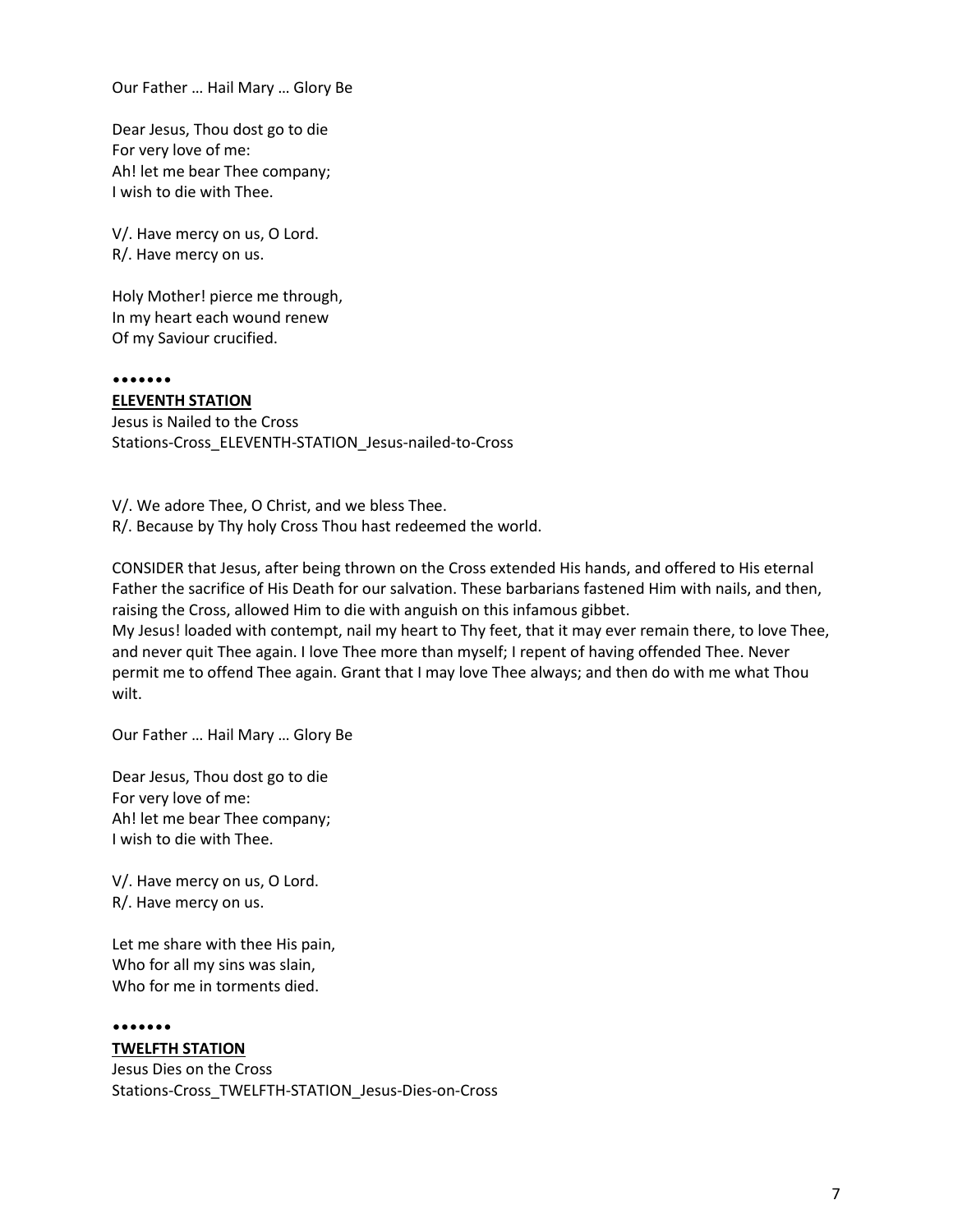V/. We adore Thee, O Christ, and we bless Thee.

R/. Because by Thy holy Cross Thou hast redeemed the world.

(Remain kneeling)

CONSIDER that thy Jesus, after three hours' Agony on the Cross, consumed at length with anguish, abandons Himself to the weight of His body, bows His head, and dies.

O my dying Jesus, I kiss devoutly the Cross on which Thou didst die for love of me. I have merited by my sins to die a miserable death; but Thy death is my hope. Ah, by the merits of Thy death, give me grace to die, embracing Thy feet, and burning with love for Thee. I yield my soul into Thy hands. I love Thee with my whole heart; I repent of ever having offended Thee. Never permit me to offend Thee again. Grant that I may love Thee always; and then do with me what Thou wilt.

Our Father … Hail Mary … Glory Be

Dear Jesus, Thou dost go to die For very love of me: Ah! let me bear Thee company; I wish to die with Thee.

V/. Have mercy on us, O Lord. R/. Have mercy on us.

Let me mingle tears with thee, Mourning Him Who mourned for me, All the days that I may live.

### •••••••

### **THIRTEENTH STATION**

Jesus is Taken Down from the Cross Stations-Cross\_THIRTEENTH-STATION\_Jesus-taken-down-from-Cross

V/. We adore Thee, O Christ, and we bless Thee. R/. Because by Thy holy Cross Thou hast redeemed the world.

CONSIDER that, our Lord having expired, two of His disciples, Joseph and Nicodemus, took Him down from the Cross, and placed Him in the arms of His afflicted Mother, who received Him with unutterable tenderness, and pressed Him to her bosom.

O Mother of Sorrow, for the love of this Son, accept me for thy servant, and pray to Him for me. And Thou, my Redeemer, since Thou hast died for me, permit me to love Thee; for I wish but Thee, and nothing more. I love Thee, my Jesus, and I repent of ever having offended Thee. Never permit me to offend Thee again. Grant that I may love Thee always; and then do with me what Thou wilt.

Our Father … Hail Mary … Glory Be

Dear Jesus, Thou dost go to die For very love of me: Ah! let me bear Thee company; I wish to die with Thee.

V/. Have mercy on us, O Lord. R/. Have mercy on us.